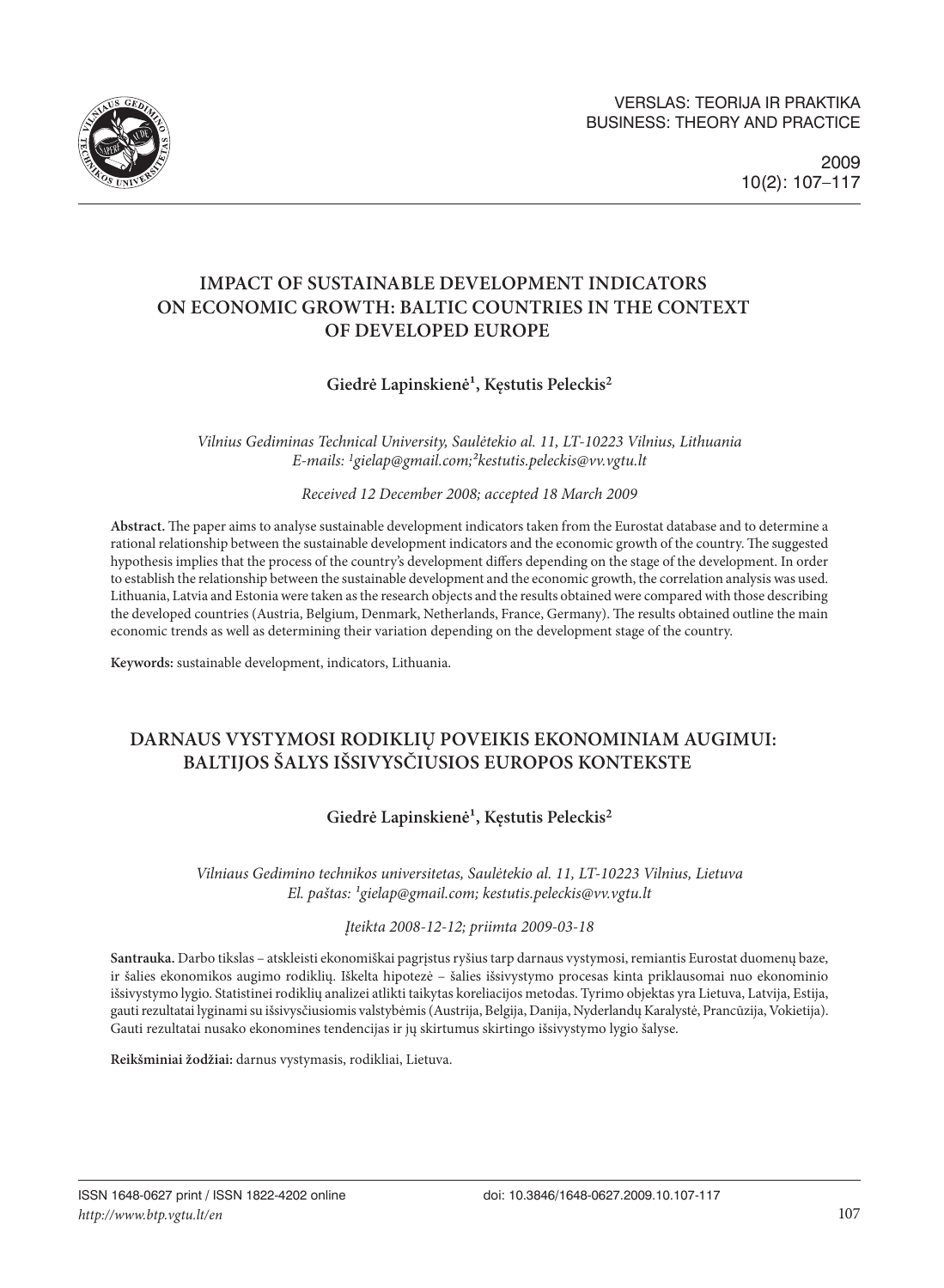#### **1. Introduction. A theoretical review**

Sustainable development is a leading concept of nowadays. It started to be considered as urgent issue since 1972 Stockholm Conference on the Human Environment, where the conflicts between environment and development had been acknowledged the first time (Kates *et al*. 2005). A lot of studies have been devoted to the new philosophy. However, there are various definitions of this phenomenon. The widely known definition states that it is the "ability of humanity to ensure that it meets the needs of the present generation without compromising the ability of future generation to meet their own needs" (Brundtland 1987). Germination of the concept of sustainable development at institutional level has been analysed by Grybaitė and Tvaronavičienė (2008). The concept of sustainable development contains three dimensions of welfare, comprising economic, environmental, social aspects and their interrelations.

The aim of the paper is to analyse the relationship between the economic growth and sustainable development in different countries, juxtaposing the Baltic states with developed European countries. The assumption is made that economic processes of a particular country differ depending on the stage of its development. It might be the case that, at the lower level of economic development, there is a stronger relationship between the economic growth of the country and social-economic variables, while at the higher level, the environmental indicators are very important.

The modern study of economic growth was started by Adam Smith and David Ricardo. Since then, many theories have been defining the major factors of economic growth, but three basic factors, such as capital formation, population growth, technological changes and their interactions were mainly emphasized. The role of capital formation, reflected in saving and investment has been a crucial factor in many works of economics thinkers for centuries, and it remains important even today (Tvaronavičienė 2006; Tvaronavičienė, Tvaronavičius 2008). During the past fifty years the term "economic growth" was being transformed to a new notion - economic development, emphasizing not only the growth of the quantity of material goods and services, but also a higher level of welfare of the country. It was suggested (Theobald 1961) to divide the process of economic development into five stages, which every nation can pass regardless of its social and political structure. Notably, this approach is often presented as one of the leading theories of economic development (Parr 2001). In the middle of the 20th century social capital was made a focus in the analysis of factors, influencing the economic growth. T. W. Schultz was one of the first researchers who began to treat entrepreneurship as human capital, i.e. skills obtained by investing in a particular type of human resources (Huffman 2006). The social positions of development became even more

prominent with the adoption of Human Development Index (Ghosh 2008). Social factor has been widely explored and now social development is considered to be a prerequisite for economic growth, while economic and social systems are often presented as one.

Since the 1970s, when the Club of Rome put forth the theory of "limits to growth", environment has been considered as a new prerequisite for economic growth. The world has recognized new challenges and responsibilities for changing climate and diminishing natural resources. The most effective theory based on the relationship between pollution and income level was developed (Bradford *et al.*  2005). Since then the economists have been analysing the question: "Do poor people care less about their health than rich people? If not, what makes the populations in poor countries, generally speaking, less healthy?" (Torras 2006). The later notion emphasizes that economic development and ecological services cannot be observed as one system, where the causality flows from both directions.

Hence, the concept of sustainable development is a vision of progress that links economic development, protection of the environment and social justice, and its values are recognised by democratic governments and political movements the world over (Grybaitė, Tvaronavičienė 2008). The evaluation of sustainable development is the basic approach to the assessment of the development level. This is the only way to find reasons and solutions to our position in many fields of sustainable development (Kovačič 2007).

Not going into the discussion about the need for new theories of inclusive development, the research is framed as follows. If sustainable development leads to higher and more stable economic growth, then the goal of the analysis is to find the most important sustainable development indicators for the Baltic region and compare them with those characteristic of developed countries in the European Union's context.

### **2. The relationship between economic growth and sustainable development**

In order to define the relevant variables, Eurostat sustainable development indicators, which are grouped in ten areas, were analysed. The groups were described in detail by Grybaitė and Tvaronavičienė (2008). All indicators from the Eurostat sustainable development database were reviewed and only those satisfying the conditions given below were chosen for analysis:

- Lithuanian data is available;
- The same data sets cover more than one country;
- The data gathered in the period from 1997 to 2006 without intervals;
- The variables are statistically measured.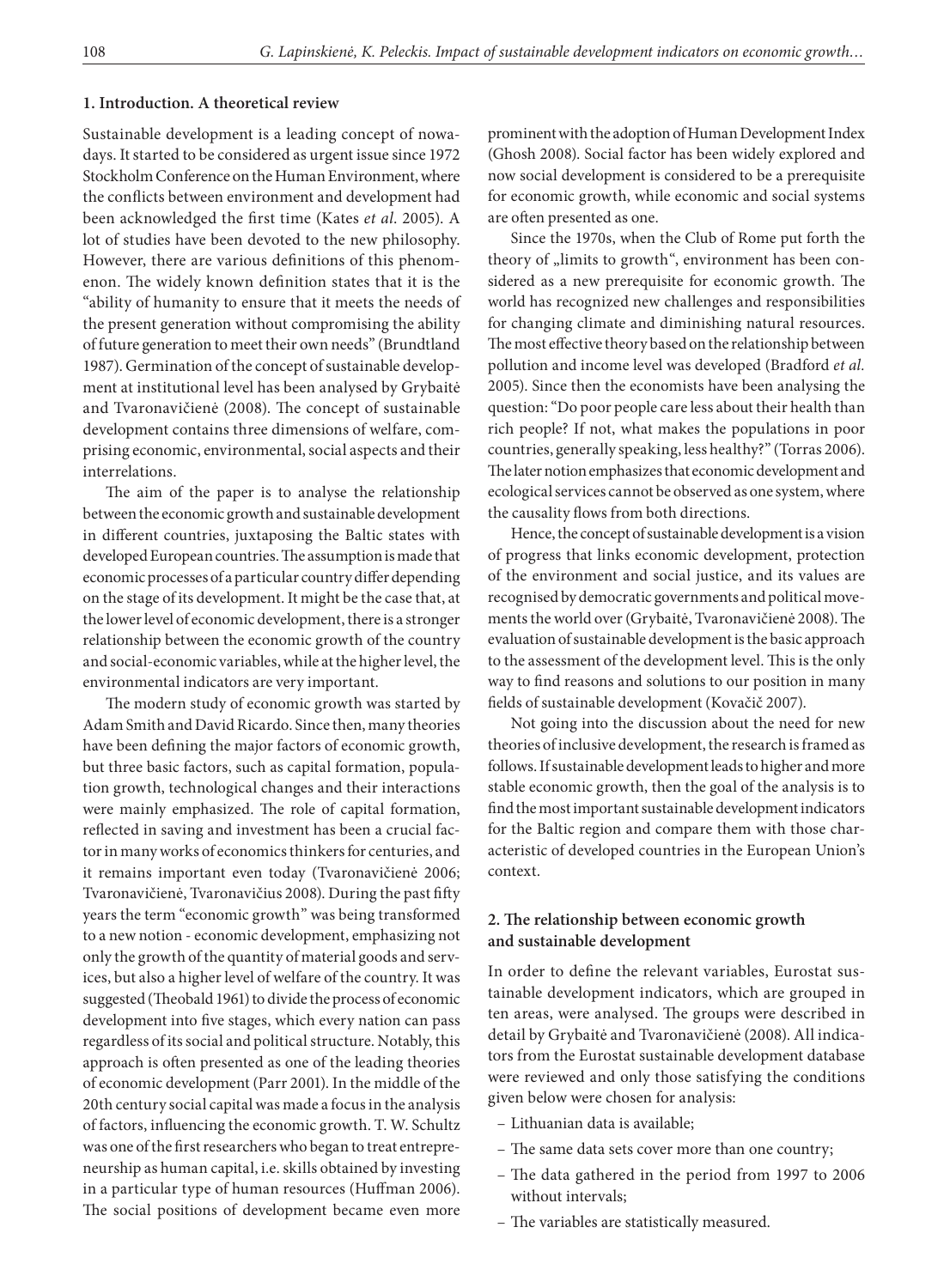A correlation analysis is used as a statistical method to define the relationship. Calculations were made using MS Excel and are presented in Appendix 1.

Based on the countries' classification provided by the World Economic Forum (Sala-i-Martin *et al.* 2008), several countries were chosen for comparison: the Baltic states as having the most similar economic situation. Austria, Denmark, Belgium, Netherlands were chosen as small but highly developed countries, while France and Germany were included as similarly developed big countries. As GDP growth is used as a basic indicator for this analysis it should be emphasized that it is different in the groups of the Baltic states and the developed countries. The growth of all three Baltic states is about four times that (except Russian crisis in 1999) of other countries analysed. This is graphically shown in Fig. 1.

Only the indicators with the statistically significant correlation are chosen and presented in Table 1. Correlation coefficients were calculated using the log change of sustainable development indicator and the log change of GDP (in constant prices) for the respective country. In many sources (Čekanavičius, Murauskas 2002) the correlation coefficient of 0.30 is described as a minimal level for the relationship to be valid, but this is only true for large data samples, more than 50 data points. For a small data sample (as in this work) the significance of the correlation coefficient can be determined by using standard distribution calculated by Student t test. Alternatively, a simple formula to determine the approximate critical value of the correlation coefficient at 0.05 level of significance was introduced (Walsh 2008):

 $\frac{2}{\sqrt{n}}$ ; where n is the number of data items.

Accordingly, the calculated threshold for the correlation coefficient in the presented data sample is 0.63.

Hence, the indicators for further analysis were chosen based on the following criterion: at least one country in the group (the Baltic region – a transition stage versus the (developed countries) should have a coefficient of more than 0.63, while others should demonstrate similar trends.

Based on the use of the mentioned criteria, only socialeconomic and environmental variables presented in Table 1 were chosen. Other (social inclusion, demographic, health) indicators were excluded from the analysis as their correlation coefficients were insignificant.

Social-economic indicators make the largest subgroup, covering the topics such as investment, labour, exchange rate, energy intensity, sustainable consumption and production and good governance.

Total investment is divided into the areas of public and business investments. Public investment was eliminated from the analysis because the correlation coefficients were insignificant. Hence, the correlation coefficients established between investment and GDP are being higher than 0.50 (Lithuania – 0.67; Estonia – 0.79; Latvia – 0.75; Germany – 0.71; Belgium – 0.55). It confirms the statement of the classical theories of economic growth that investments, particularly those made in business, contribute to the growth. The investment as the most important driving force influencing the economic development of a country in transition was analysed by many scholars (Tvaronavičienė, Tvaronavičius 2008; Tvaronavičienė 2006).

The established significant relationship between labour market indicators and GDP confirms the importance of this variable in Europe. The total employment is the classical



**Fig. 1.** Changes in GDP in the considered countries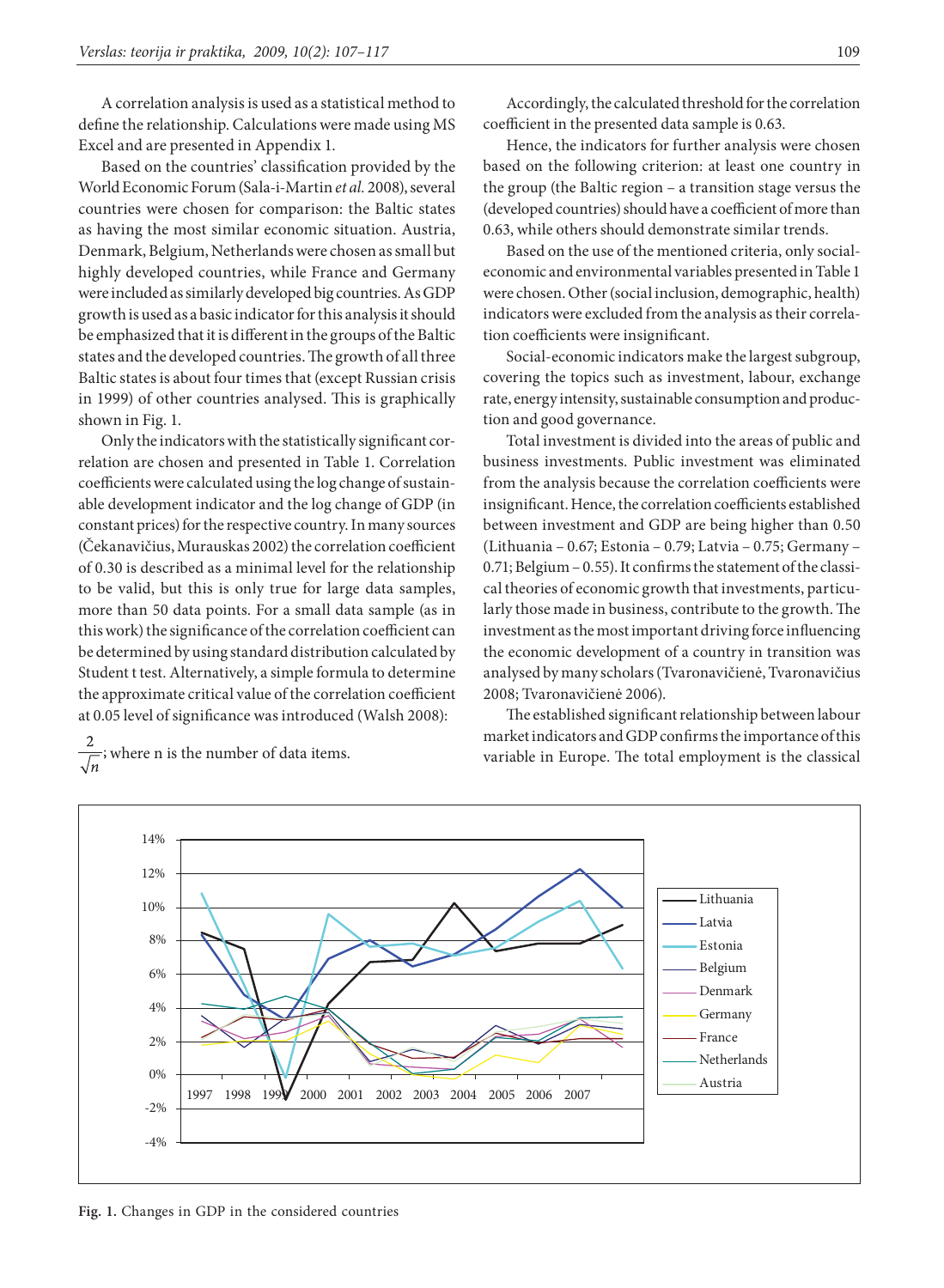|  | Table 1. Relationships between the GDP growth and sustainable development |  |  |  |  |  |  |
|--|---------------------------------------------------------------------------|--|--|--|--|--|--|
|--|---------------------------------------------------------------------------|--|--|--|--|--|--|

|                                                   |                                                                                                          | Lithuania | Estonia  | Latvia   | Austria                    |          | Belgium Denmark Nether. France |         |          | Germany  |
|---------------------------------------------------|----------------------------------------------------------------------------------------------------------|-----------|----------|----------|----------------------------|----------|--------------------------------|---------|----------|----------|
|                                                   |                                                                                                          |           |          |          | Social-Economic indicators |          |                                |         |          |          |
| Economic                                          | Total<br>investment-<br>% of GDP                                                                         | 0.67      | 0.79     | 0.75     | 0.20                       | 0.55     | 0.56                           | 0.60    | 0.57     | 0.71     |
|                                                   | <b>Business</b><br>investment-<br>% of GDP                                                               | 0.70      | 0.79     | $-0.09$  | 0.12                       | 0.59     | 0.58                           | 0.69    | 0.69     | 0.71     |
|                                                   | Total<br>employment<br>rate – $\%$                                                                       | 0.43      | 0.70     | 0.65     | 0.25                       | 0.72     | 0.83                           | 0.79    | 0.31     | 0.55     |
|                                                   | Employment<br>rate, by<br>highest level<br>of education<br>attained -<br>% of age group<br>$25-64$ years | $0.17\,$  | $0.40\,$ | 0.62     | 0.13                       | 0.82     | 0.79                           | 0.46    | 0.00     | 0.37     |
|                                                   | Unemployment<br>rate                                                                                     | $-0.41$   | $-0.58$  | $-0.70$  | $-0.41$                    | $-0.61$  | $-0.73$                        | $-0.72$ | $-0.74$  | $-0.92$  |
|                                                   | Growth rate<br>of labour<br>productivity<br>per hour<br>worked - %<br>change over<br>previous year       | $0.40\,$  | 0.29     | 0.38     | 0.91                       | 0.75     | 0.24                           | 0.45    | 0.35     | 0.61     |
|                                                   | Real effective<br>exchange rate -<br>index $1999 =$<br>100                                               | $0.07\,$  | $-0.05$  | 0.52     | $-0.55$                    | $-0.73$  | $-0.80$                        | $-0.71$ | $-0.88$  | $-0.75$  |
|                                                   | Energy<br>intensity of<br>the economy -<br>kgoe per 1 000<br>euro                                        | 0.36      | $-0.31$  | $-0.55$  | $-0.88$                    | $-0.12$  | $-0.64$                        | $-0.86$ | $-0.26$  | $-0.49$  |
| Sustainable<br>consum-<br>ption and<br>production | Municipal<br>waste<br>generated -<br>kg per capita                                                       | $0.70\,$  | $0.06\,$ | $0.52\,$ | $0.41\,$                   | $0.47\,$ | $0.43\,$                       | 0.33    | $0.43\,$ | 0.55     |
|                                                   | Final energy<br>consumption -<br>$1\ 000$ toe                                                            | $0.80\,$  | 0.62     | 0.62     | $-0.68$                    | $-0.24$  | $-0.33$                        | $-0.20$ | $0.17\,$ | $0.14\,$ |
|                                                   | Household<br>expenditure<br>per inhabitant -<br>Volume index<br>$(1995=100)$                             | 0.69      | 0.91     | $0.85\,$ | 0.77                       | 0.66     | 0.12                           | 0.83    | 0.79     | 0.79     |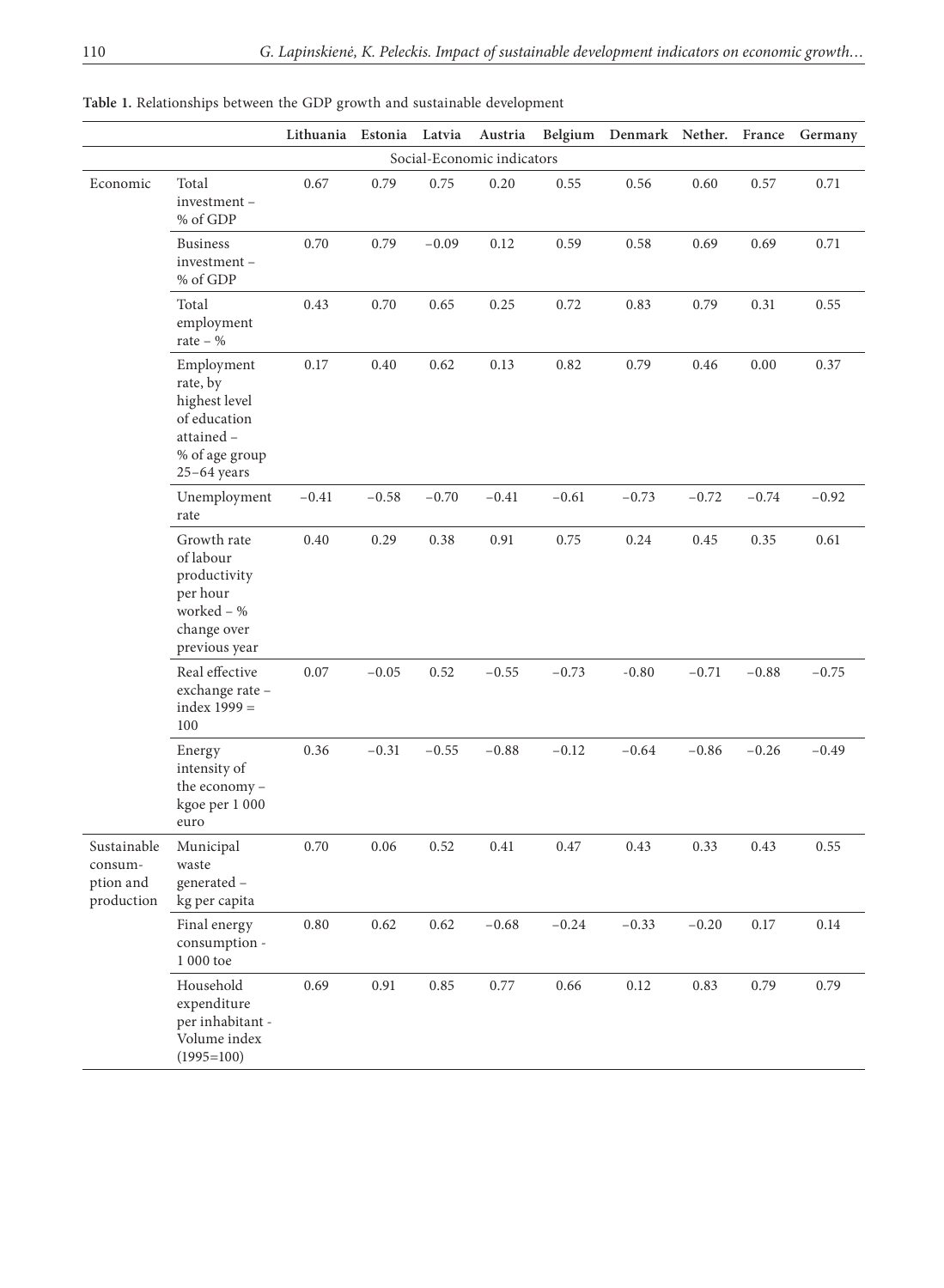|                          |                                                                                                                  | Lithuania Estonia |         | Latvia  | Austria                    |         | Belgium Denmark Nether. France |         |          | Germany  |
|--------------------------|------------------------------------------------------------------------------------------------------------------|-------------------|---------|---------|----------------------------|---------|--------------------------------|---------|----------|----------|
|                          |                                                                                                                  |                   |         |         | Social-Economic indicators |         |                                |         |          |          |
| Good<br>governance       | Shares of<br>labour taxes<br>in total tax<br>revenues - %                                                        | $-0.71$           | $-0.82$ | $-0.55$ | 0.11                       | $-0.41$ | $-0.02$                        | $-0.07$ | $-0.27$  | $0.01\,$ |
|                          | General<br>government<br>debt - General<br>government<br>consolidated<br>gross debt as a<br>percentage of<br>GDP | $-0.83$           | $-0.50$ | $-0.56$ | 0.10                       | $-0.48$ | $-0.57$                        | $-0.77$ | $-0.61$  | $-0.78$  |
|                          |                                                                                                                  |                   |         |         | Environmental indicators   |         |                                |         |          |          |
| Climate<br>change        | Greenhouse<br>gas emissions -<br>index base<br>$year = 100$                                                      | 0.82              | 0.35    | 0.69    | $-0.84$                    | $-0.53$ | $-0.38$                        | $-0.53$ | $0.01\,$ | $-0.12$  |
|                          | Gross inland<br>energy<br>consumption -<br>1 000 tonnes of<br>oil equivalent                                     | 0.64              | 0.26    | 0.57    | $-0.81$                    | 0.06    | $-0.39$                        | $-0.49$ | 0.17     | 0.10     |
| Sustainable<br>transport | Energy<br>consumption<br>of transport -<br>1 000 toe                                                             | 0.77              | 0.44    | 0.54    | $-0.26$                    | $-0.08$ | $-0.08$                        | $-0.03$ | 0.71     | 0.52     |
|                          | Greenhouse gas<br>emissions from<br>transport - 1<br>000 tonnes of<br>CO <sup>2</sup> equivalent                 | 0.77              | 0.62    | 0.50    | $-0.21$                    | $-0.06$ | $-0.25$                        | 0.20    | 0.20     | 0.30     |
|                          | Emissions of<br>particulate<br>matter from<br>transport-<br>1 000 tonnes                                         | 0.65              | 0.60    | 0.41    | $-0.09$                    | 0.58    | $-0.31$                        | 0.24    | 0.10     | 0.56     |

*End of Table 1* 

index of macroeconomy. It might lead to the growth of GDP at all development stages. Positive significant correlation has been found for the Baltic states (Lithuania – 0.43; Estonia – 0.70; Latvia– 0.65) and for the developed countries as well (Belgium – 0.72; Denmark – 0.83; Netherlands – 0.79; Germany – 0.55). A high correlation coefficient of the employment rate of people with the highest level of education is found in Latvia – 0.62; Belgium – 0.82; Denmark – 0.79. A relatively low correlation coefficient can be observed in Lithuania – 0.17. Lithuania is lagging behind in this respect. Unemployment rate negatively affects the GDP growth. Most values are less than – 0.50, which confirms that unemployment reduces the economic growth, acting in the opposite direction to employment. It is evident that the

higher rate of labour productivity per hour worked should result in GDP. The strong relationship between them can be observed in Austria – 0.91; Belgium – 0.75. Strong correlation between these indicators has not been found in the Baltic countries. In general, the relation between all labour indicators and GDP is lower in the Baltic states compared to that in the developed counties. This leads to the conclusion that the economic processes in this market of transitional countries are more volatile.

Real effective exchange rate can be used to assess the competitiveness of the state's currency. It should be noted that national currency in all Baltic states is historically pegged to base currency (USD, SDR, EUR), while all analysed developed countries have introduced Euro since 1999.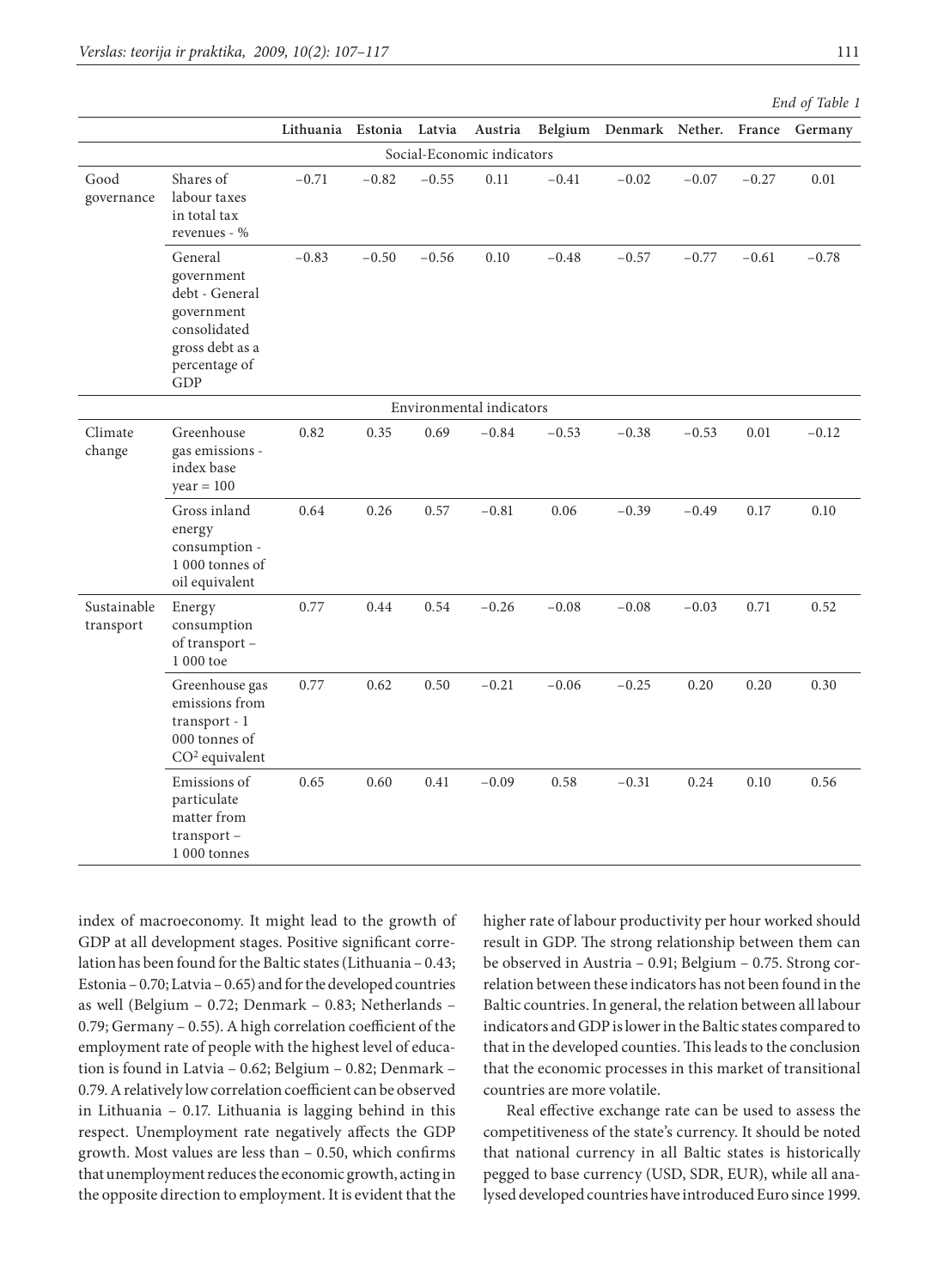These historical differences in foreign exchange mode can be seen from the correlation results. There is a strong economically logic negative correlation, indicating that the increase in competitiveness causes the growth of GDP in the Euro zone countries. However in the Baltic region, the exchange rates have been fixed and the relationship is not so straightforward.

Energy intensity shows the amount of energy needed to produce one unit of economic output. A lower coefficient number indicates energy efficiency. The correlation obtained in the developed countries confirms that energy efficiency contributes to the GDP growth (negative correlation Austria – 0.88; Denmark – 0.64; Netherlands –0.86; Italy –0.85). In Lithuania, the coefficient (0.36) is statistically insignificant but surprisingly positive. It can be attributed to a lower technological level.

In economic terms, the sustainable consumption and production subgroup is based on life cycle approach to the use of resources, every day consumption and waste. In this chain, all levels embracing governments, citizens/consumers and business should be included. The importance of the indicator showing the waste generated by the industry has increased in recent years and this process is related to the increasing irresponsible production and consumption. Hence, it is evident that it is closely connected with GDP. The significant positive correlation coefficient was found only for Lithuania (0.70). In the developed countries, the relationship is weaker; it can be attributed to better management of waste in highly developed countries.

There are significant statistical correlation coefficients of household expenditure per inhabitant and GDP in all the countries analysed (except Denmark – 0.12). Therefore, it can be concluded that stimulation of this rate leads to a higher GDP. On the other hand, it is very important to have sustainable consumption.

Total energy consumption shows the use of energy in all areas, including industry, transport, household, agriculture, services and others. Energy is an important economic resource in all regions. High significant correlation is found for Lithuania (0.80), Estonia (0.62), Latvia (0.62). These results indicate that the economy of the Baltic region is highly dependent on energy. On the other hand, there is no significant relation in this area in the developed countries.

The concept of sustainable consumption and production is more widely known in the developed countries. The Baltic states have to use and sustain resources effectively. Good governance is a subgroup related to institutional work and some scholars suggest adding institutional work as the fourth dimension to a concept of sustainable development concept since it is very important for smooth development.

Shares of labour taxes in the total tax revenue are gen-

erally defined as all personal income taxes, payroll taxes and social contributions of employees and employers that are levied on labour income (both employed and nonemployed).The higher rate of labour taxes in the total tax revenues leads to a lower GDP as taxes make a kind of business costs. Significant and negative correlation is found in the Baltic states (Lithuania – 0.71; Estonia – 0.82; Latvia – 0.55). The statistically significant relation is not found in the developed countries. The results might indicate that in the Baltic states, changes in labour taxes greatly affect GDP, and therefore, they should be implemented with care.

General government debt is the financial indicator showing the ability of the government to meet its future liabilities. The results show that in many countries a lower debt relates to a higher GDP (Lithuania – 0.83; Netherlands – 0.77; Germany – 0.78). This rate is one of the most important values at all stages of development.

The conclusion can be made that there are indicators, such as investment, government debt, household expenditure, employment rate and exchange rate, which influence GDP at all stages of development. There are areas which have to be monitored at particular stages in order to improve the welfare of the country. Sustainability is a popular philosophy in the developed world. The lower rates of waste and effective energy consumption in the developed countries encourage others to use resources in such a way to preserve the environment for future generations.

Many scientists and the growing number of Greenpeace activists warn us that every day of rough development is damaging our environment irreversibly. There is a paradox question associated with the nature of sustainable development: "Is it possible to reconcile sustainability with development?" Trying to ensure the welfare of human beings, at the same time, they are destroying the main surroundings of every creature. Therefore, not going into a painful theoretical discussion, let us define the group of environmental indicators.

Environmental indicators chosen as having a statistically significant correlation are climate change and sustainable transport. Climate change is linked with many areas of human activities. It requires taking some measures in many sectors from energy and transport to land use and urban development. All these measures, if successfully managed, result in sustainable development. Climate change is mostly caused by greenhouse gas emission. This indicator is strictly controlled by Kyoto protocol, however, despite this fact, it is increasing every year in most of the countries. The high rate of positive correlation between the total greenhouse gas emissions and GDP is found in the Baltic region (Lithuania – 0.82, Estonia – 0.35, Latvia – 0.69). The relation with GDP is negative or insignificant in the developed countries. The results show that the Baltic states produce GDP using energy associated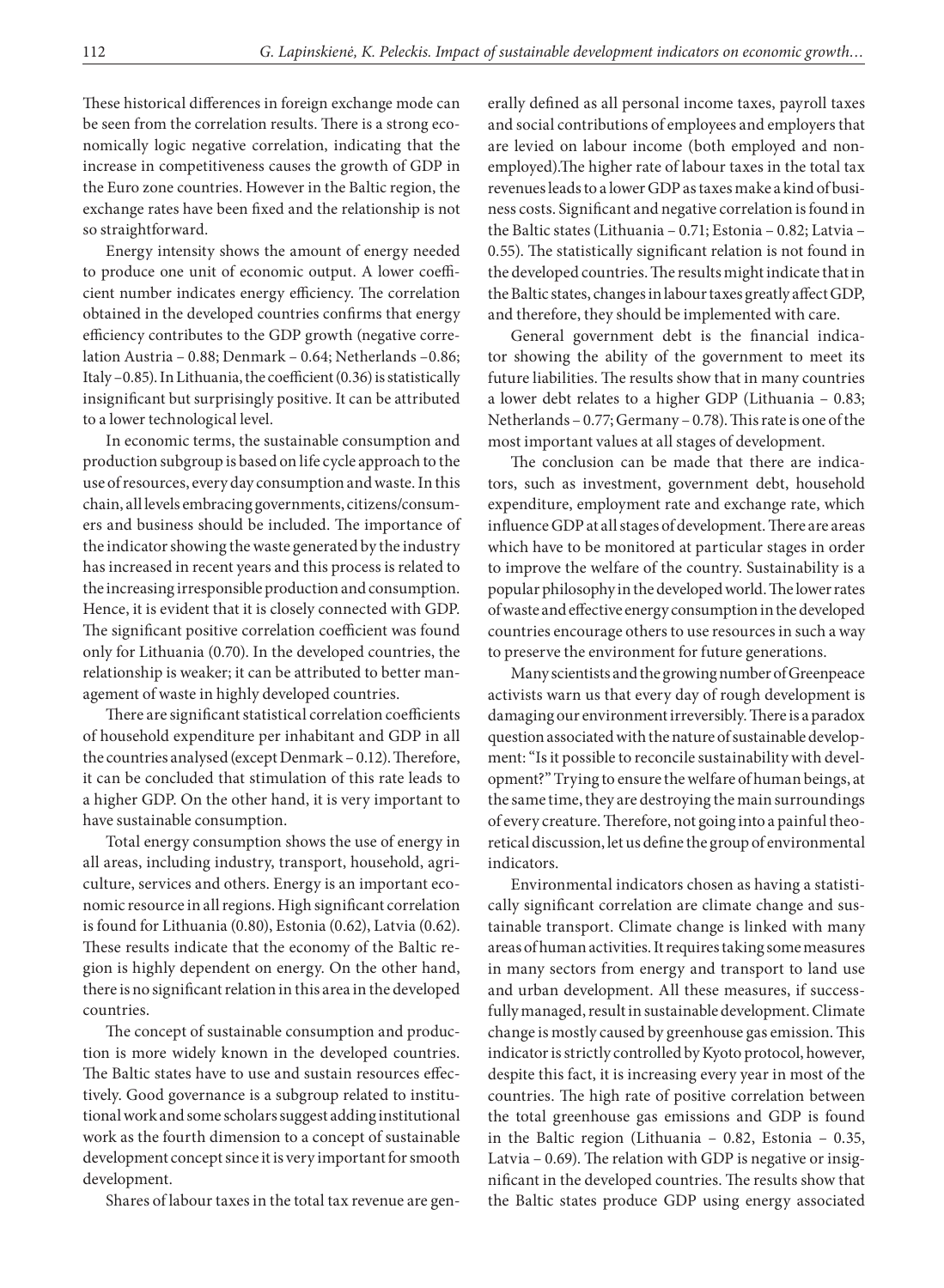with high greenhouse gas emission. In the developed West European context the weak points of the Baltic states' sustainable development may be clearly seen. Climate change is closely related to energy consumption. Gross inland energy consumption shows the usage of various energy sources (fuel, gas, renewable energy sources, etc.). Positive significant correlation is found for Lithuania (0.64) and Latvia (0.57) with not so strong correlation observed in Estonia (0.26). Negative and significant correlation is found in Austria (–0.81), and negative but not strong correlation can be observed in Denmark (–0.39) and Netherlands (–0.49). Hence, higher consumption of fuel is closely related to the GDP growth in the Baltic states. In general, it can be seen that the Baltic region does not demonstrate the effective policy against the climate change. The results are different in the developed European countries. Only Estonia show positive trends to sustainability.

Vehicles make a large contribution to overall pollution and climate change. The chosen indices prove the importance of this factor. The indicator "Energy consumption in transport" has a significant high correlation with GDP in the Baltic region (Lithuania – 0.77; Latvia – 0.54; Estonia – 0.44), while in the developed countries similar results can be observed in France (0.71) and Germany (0.52). In other countries, this relationship is insignificant.

A significant and positive relation was found between the GDP growth and greenhouse gas emission by transport facilities as well as the emission of particulate matter by vehicles, exclusively in the Baltic region (among the developed countries only Belgium and Germany show the relationship between GDP and emission of particulate matter by transport facilities). Hence, the data obtained in the present work allow us to conclude that the Baltic region is lagging behind in creating a sustainable transport system.

Based on the results of the correlation analysis performed using the environmental indicators, the differences in their relationships in the Baltic states and those characterizing developed countries can be observed. This can be used as a proof that sustainable development policy is being implemented more effectively in the developed countries.

#### **3. Conclusions**

The philosophy of sustainable development has been built evolutionally, as the economic growth was supplemented with new social values and environmental protection challenges. Despite many attempts to frame this concept, it is still alive and changes in time. Recently, the scholars have been challenged to create a unified theory of many dimensions, including economic, social and environmental and other (institutional, religion, etc.) aspects in order to ensure prosperity in the world for the present and future generations.

After the collapse of the centrally planned and controlled systems in the Baltic states these countries demonstrate a rapid economic growth (despite some economic downturns). It should be noted that during the last decade the rate of GDP growth in the Baltic region has been much higher than in the developed European countries. Still, a large gap in the level of per capita income remains between the Baltic states and the developed European countries. The results of the analysis performed confirm the widely accepted notion that positive macroeconomic indicators impact on the prosperity of a country at every stage of its development. Investment, total employment, exchange rate, household expenditure, government debt have a statistically significant relationship with GDP.

To ensure the long-term economic growth, using the policy of sustainable development, environmental protection programs have to be implemented. Based on the results of the correlation analysis performed using the environmental indicators, the difference in the priorities in the Baltic states and those characterizing developed countries can be defined. The Baltic region has a highly significant correlation between environmental indicators and GDP and, unfortunately, the relationship is the strongest in Lithuania. It confirms the statements of the theories that at the lower stage of development, pollution is associated with a higher GDP. In the developed countries, the relationship is often negative: the lower level of pollution is related to a higher GDP. This is a proof that the policy of sustainable development is being implemented more effectively in the developed countries, and this does not contradict to the prospect of higher economic growth in the longer perspective.

#### **References**

- Bradford, D. F.; Shore, S. H.; Fender, R. A.; Wagner, M. 2005. *The Environmental Kuznets Curve: Exploring a Fresh Specification.* Available from Internet: < http://www.bepress.com/ bejeap/contributions/vol4/iss1/art5>.
- Brundtland, G. (Ed.). 1987. *Our common future.* The World Commission on Environment and Development. Oxford: Oxford university Press. 416 p.
- Čekanavičius, V.; Murauskas, G. 2002. *Statistika ir jos taikymai*. Vilnius: TEV.
- Ghosh, N*. 2008. The Road from economic growth to sustainable development: How was it traversed?* MCX Academia of Economic Research. Available from Internet: <http://papers. ssrn.com/sol3/papers.cfm?abstract\_id=1082686>.
- Grybaitė, V.; Tvaronavičienė, M. 2008. Estimation of sustainable development: germination at institutional level, *Journal of Business Economics and Management* 9(4): 327–334.
- Huffman, W. E. 2006. Discussion: AAEA Session in Honor of T. W. Schultz, *Review of Agricultural Economics* 28(3): 351–353.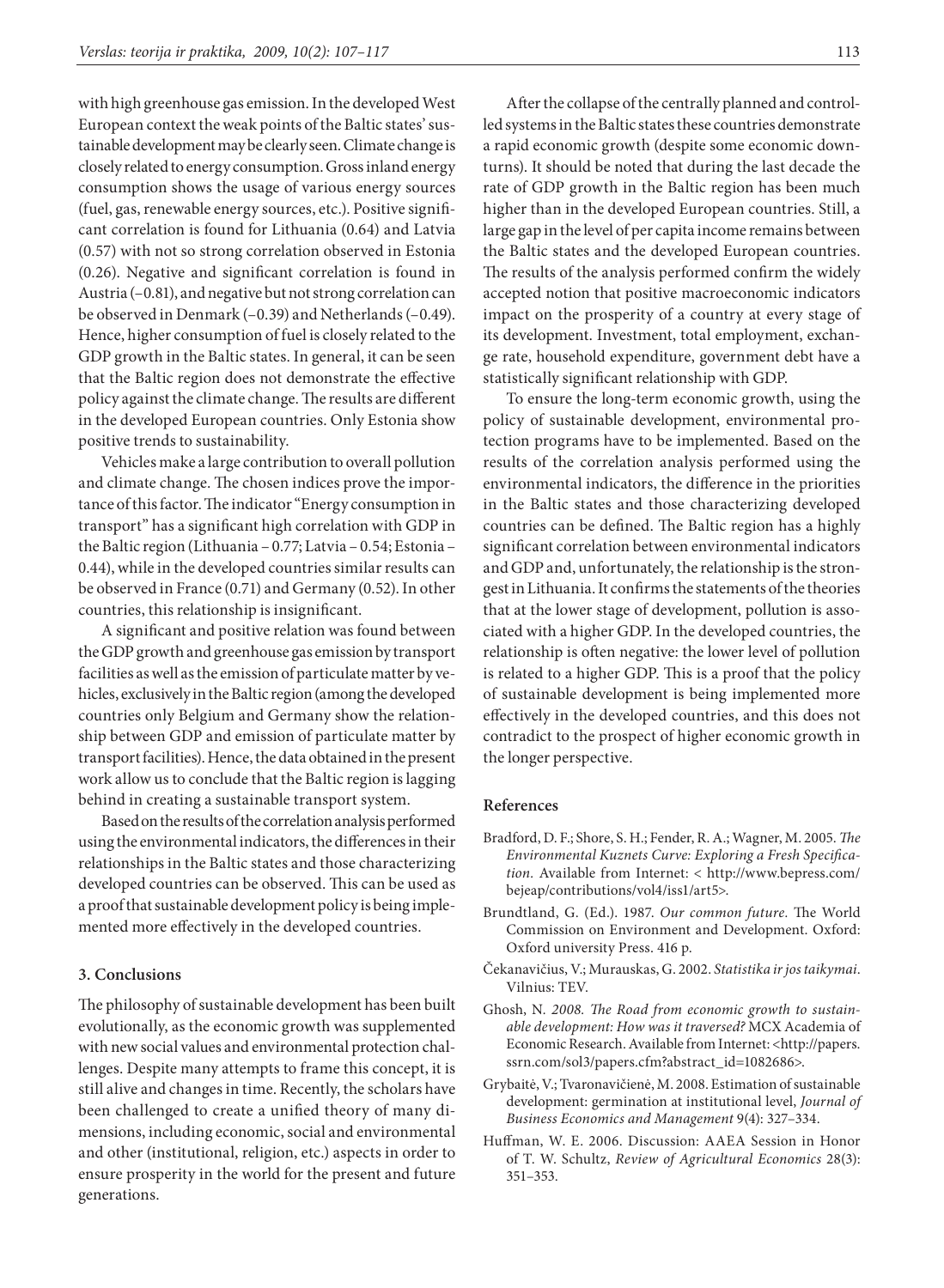- Kates, R.; Parris, T.; Leiserowitz, A. 2005. What is sustainable development? *Environment: Science and Policy for Sustainable Development* 47(3): 8–21.
- Kovačič, A. 2007. Sustainable Development and the Problems of Measuring, *International Journal of Humanities and Social Sciences* 1(2): 83–91.
- Mason, R. D.; Lind, D. A.; Marchal, W. G. 1999. *Statistical Techniques in Business and Economics.* Tenth edition. Irwin McGraw-Hill.
- Parr, J. 2001. On the regional dimensions of Rostow's theory of growth, *Review of Urban and Regional Development Studies* 13(1): 2–19.
- Sala-i-Martin, X.; Blanke, J.; Hanouz, M. D.; Geiger, T.; Mia, I.; Paua, F. 2008. *The Global competitiveness index: prioritizing the economic policy agenda.* World Economic Forum 2008. The global competitiveness Report 2008-2009. Available from Internet: < http://www.weforum.org/documents/ GCR0809/index.html>.
- Theobald, R. 1961. Toward a practical theory of economic growth, *American Journal of Economics & Sociology* 20(3): 327–331.
- Torras, M. 2006. The Impact of power equality, income, and the environment on human health: Some Inter-Country, *International Review of Applied Economics* 20(1): 1–20.
- Tvaronavičienė, M. 2006. Investment driving forces affecting Lithuanian economic growth, *Journal of Business Economics and Management* 7(2): 69–76.
- Tvaronavičienė, M.; Tvaronavičius, V. 2008. Role of fixed investments in economic growth of country: Lithuania in European context, *Journal of Business Economics and Management* 9(1): 57–64.
- Walsh, D. A. 2008. *Simple rule of thumb for statistically significant correlation.* Middle Tennessee State University. Available from Internet: <http://frank.mtsu.edu/~dwalsh/436/ CORRSIG.pdf>.

**Appendix 1.** Correlation between changes in sustainable development indices and GDP change

|                                                                                                                                                         | Lithuania | Estonia | Latvia  | Austria | Belgium | Denmark | Nether. | France  | Germany |
|---------------------------------------------------------------------------------------------------------------------------------------------------------|-----------|---------|---------|---------|---------|---------|---------|---------|---------|
| Labour productivity per<br>person employed - GDP<br>in Purchasing Power<br>Standards (PPS) per<br>person employed relative<br>to EU-27<br>$(EU-27=100)$ | 0.44      | $-0.06$ | 0.15    | 0.45    | 0.42    | 0.47    | 0.41    | 0.16    | $-0.68$ |
| Total investment – % of<br>GDP                                                                                                                          | 0.67      | 0.79    | 0.75    | 0.20    | 0.55    | 0.56    | 0.60    | 0.57    | 0.71    |
| Public investment – % of<br><b>GDP</b>                                                                                                                  | 0.13      | 0.29    | 0.36    | 0.28    | 0.25    | 0.16    | $-0.36$ | 0.12    | 0.07    |
| Business investment $-$ %<br>of GDP                                                                                                                     | 0.70      | 0.79    | $-0.09$ | 0.12    | 0.59    | 0.58    | 0.69    | 0.69    | 0.71    |
| Dispersion of regional<br>GDP per inhabitant $-$ in %<br>of the national GDP per<br>inhabitant                                                          | $-0.28$   | 0.32    | $-0.52$ | $-0.36$ | 0.08    | $na^*$  | $-0.08$ | 0.34    | 0.09    |
| Net national income $-$ %<br>of GDP                                                                                                                     | 0.26      | $-0.25$ | 0.33    | $-0.06$ | 0.66    | $-0.20$ | 0.27    | 0.47    | $-0.12$ |
| Gross household<br>saving - % of gross<br>household disposable<br>income                                                                                | $-0.26$   | 0.05    | $-0.09$ | 0.21    | $-0.22$ | $-0.20$ | $-0.23$ | $-0.20$ | $-0.69$ |
| Labour productivity per<br>hour worked - % change<br>over previous year                                                                                 | 0.25      | na      | na      | 0.58    | 0.44    | $-0.29$ | na      | 0.05    | 0.32    |
| Total R&D<br>expenditure - % of GDP                                                                                                                     | 0.36      | $-0.36$ | 0.59    | $-0.26$ | 0.30    | $-0.31$ | $-0.05$ | $-0.05$ | 0.39    |
| Energy intensity of the<br>economy - kgoe per<br>1 000 euro                                                                                             | 0.36      | $-0.31$ | $-0.55$ | $-0.88$ | $-0.12$ | $-0.64$ | $-0.86$ | $-0.26$ | $-0.49$ |
| Total employment rate $-$ %                                                                                                                             | 0.43      | 0.70    | 0.65    | 0.25    | 0.72    | 0.83    | 0.79    | 0.31    | 0.55    |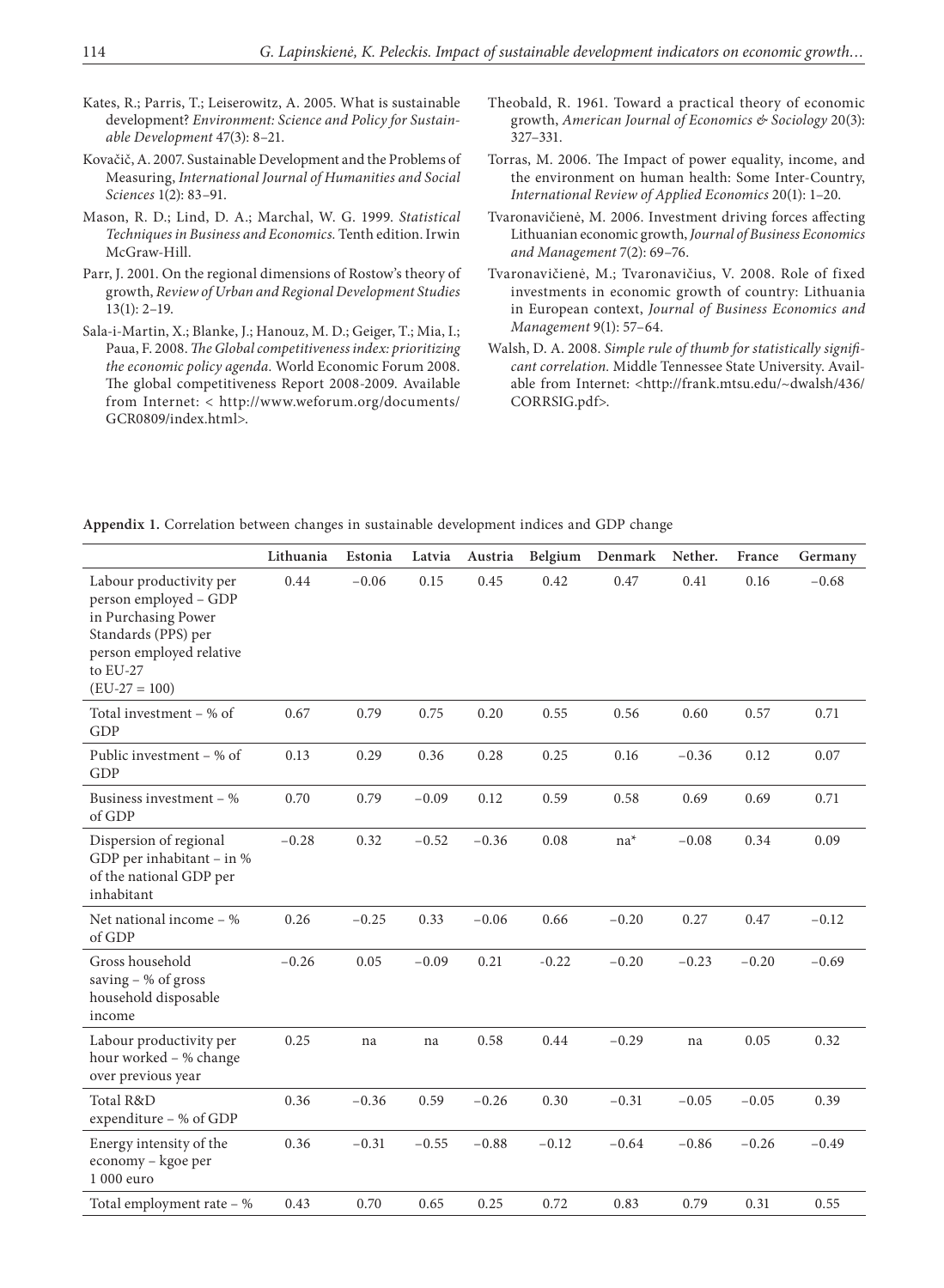total tax revenues – %

|                                                                                                              | Lithuania | Estonia  | Latvia   | Austria  | Belgium | Denmark  | Nether.  | France  | Germany  |
|--------------------------------------------------------------------------------------------------------------|-----------|----------|----------|----------|---------|----------|----------|---------|----------|
| Employment rate, by                                                                                          | 0.17      | 0.40     | 0.62     | 0.13     | 0.82    | 0.79     | 0.46     | 0.00    | 0.37     |
| highest level of education<br>attained - % of age group                                                      |           |          |          |          |         |          |          |         |          |
| $25-64$ years                                                                                                |           |          |          |          |         |          |          |         |          |
| Electricity consumption<br>by households - 1 000 toe                                                         | 0.05      | $-0.08$  | 0.49     | 0.25     | $-0.34$ | $-0.21$  | $-0.15$  | 0.01    | $-0.56$  |
| Electricity consumption<br>by households - 1 000 toe                                                         | 0.05      | $-0.08$  | 0.49     | 0.25     | $-0.34$ | $-0.21$  | $-0.15$  | 0.01    | $-0.56$  |
| Household expenditure<br>per inhabitant, by<br>category - Volume index<br>$(1995 = 100)$                     | 0.69      | 0.91     | 0.85     | 0.77     | 0.66    | 0.12     | 0.83     | 0.79    | 0.79     |
| Total long-term<br>unemployment rate - %                                                                     | 0.01      | $-0.48$  | $-0.50$  | $-0.21$  | $-0.40$ | $-0.80$  | $-0.71$  | $-0.55$ | $-0.65$  |
| Lifelong learning - %                                                                                        | 0.26      | $-0.23$  | na       | $-0.12$  | 0.00    | $-0.25$  | 0.34     | $-0.46$ | $-0.55$  |
| Public expenditure on<br>education - Percent of<br>GDP                                                       | $-0.16$   | $-0.54$  | $-0.16$  | 0.07     | na      | $-0.02$  | $-0.61$  | $-0.03$ | $-0.39$  |
| Early school-leavers - %                                                                                     | $-0.24$   | $-0.42$  | na       | 0.25     | $-0.54$ | 0.19     | 0.04     | $-0.18$ | $-0.09$  |
| Employment rate of older<br>workers                                                                          | 0.12      | 0.56     | 0.32     | 0.14     | 0.33    | 0.03     | 0.17     | $-0.56$ | $-0.24$  |
| Net migration, including<br>corrections - persons                                                            | 0.41      | 0.02     | 0.28     | $-0.34$  | $-0.40$ | 0.12     | 0.29     | $-0.36$ | $-0.30$  |
| Incidence of<br>salmonellosis - new cases<br>per 100 000 persons                                             | 0.37      | 0.22     | $-0.19$  | $-0.31$  | 0.15    | 0.27     | $-0.03$  | $-0.20$ | 0.43     |
| Death rate due to chronic<br>diseases - per 100 000<br>persons                                               | 0.00      | 0.48     | 0.55     | $-0.12$  | na      | na       | $-0.02$  | $-0.03$ | $-0.44$  |
| Total greenhouse gas<br>emissions - index base<br>$year = 100$                                               | 0.82      | 0.35     | 0.69     | $-0.84$  | $-0.53$ | $-0.38$  | $-0.53$  | 0.01    | $-0.12$  |
| Renewables in<br>gross inland energy<br>consumption $-$ %                                                    | $-0.69$   | $-0.05$  | $-0.11$  | 0.62     | $-0.52$ | 0.12     | 0.07     | 0.55    | $-0.40$  |
| Energy dependency - %                                                                                        | $-0.10$   | $-0.21$  | $-0.06$  | $-0.10$  | $-0.43$ | na       | 0.40     | 0.27    | $0.00\,$ |
| Implicit tax rate on<br>energy - Ratio of energy<br>tax revenues to final<br>energy consumption,<br>deflated | $-0.33$   | $0.10\,$ | $-0.21$  | $-0.23$  | $-0.22$ | $-0.07$  | $0.67\,$ | $-0.04$ | $0.02\,$ |
| Electricity generated from<br>renewable sources - % of<br>gross energy consumption                           | $-0.06$   | 0.09     | $0.07\,$ | 0.62     | 0.12    | $0.08\,$ | $-0.09$  | 0.28    | 0.08     |
| Energy consumption of<br>transport, by mode -<br>1 000 toe                                                   | 0.77      | 0.44     | 0.54     | $-0.26$  | $-0.08$ | $-0.08$  | $-0.03$  | 0.71    | 0.52     |
| Shares of environmental<br>taxes in total tax<br>revenues $-$ %                                              | $-0.31$   | 0.14     | $-0.28$  | $-0.45$  | $-0.29$ | 0.17     | $-0.07$  | $-0.40$ | $-0.16$  |
| Shares of labour taxes in                                                                                    | $-0.71$   | $-0.82$  | $-0.55$  | $0.11\,$ | $-0.41$ | $-0.02$  | $-0.07$  | $-0.27$ | $0.01\,$ |

*Continued next page*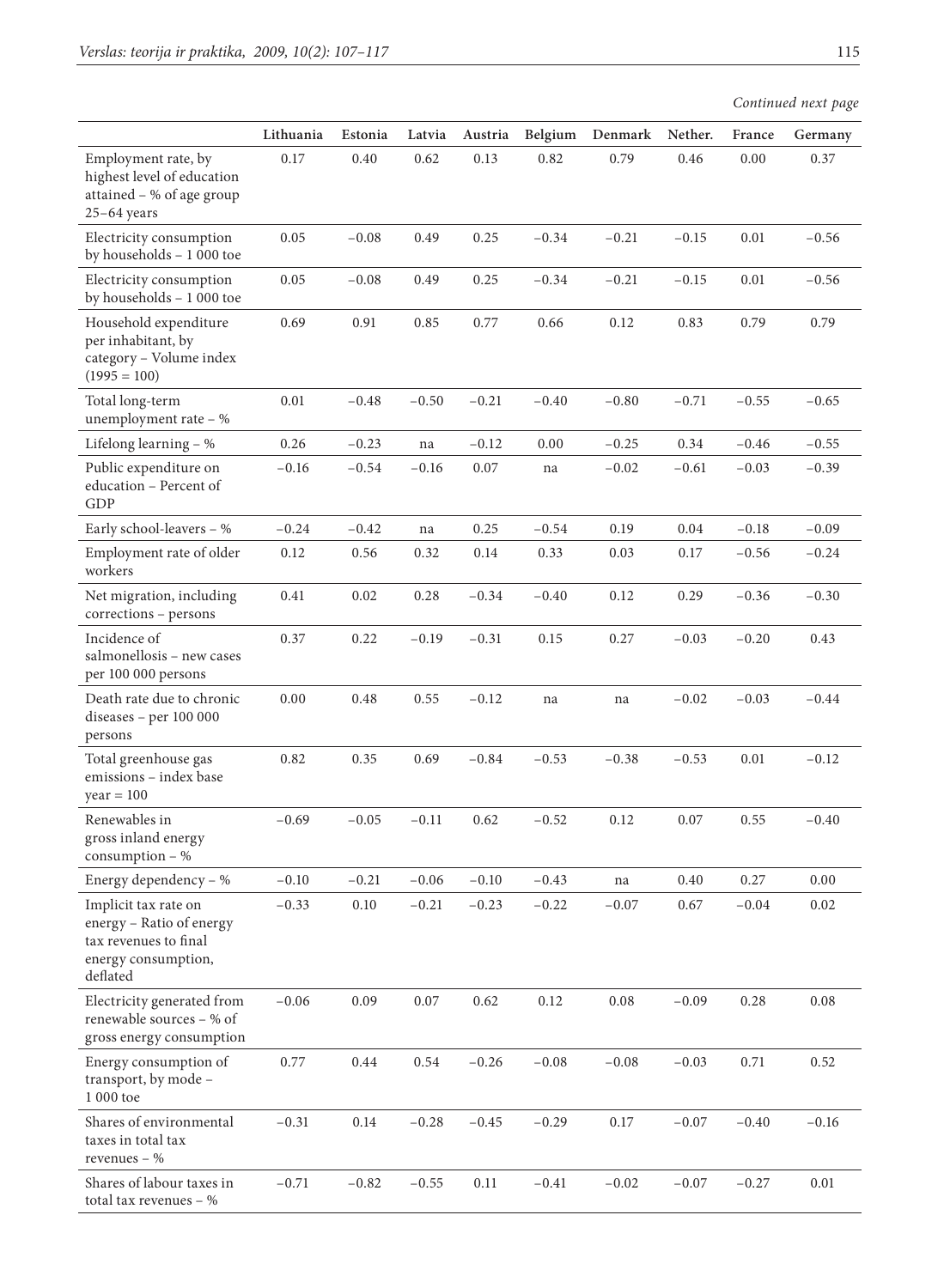|                                                                                                         |           |         |         |          |          |         |         |         | Continued next page |
|---------------------------------------------------------------------------------------------------------|-----------|---------|---------|----------|----------|---------|---------|---------|---------------------|
|                                                                                                         | Lithuania | Estonia | Latvia  | Austria  | Belgium  | Denmark | Nether. | France  | Germany             |
| Growth rate of labour<br>productivity per hour<br>worked - % change over<br>previous year               | 0.40      | 0.29    | 0.38    | 0.91     | 0.75     | 0.24    | 0.45    | 0.35    | 0.61                |
| Real effective exchange<br>rate – index $1999 = 100$                                                    | 0.07      | $-0.05$ | 0.52    | $-0.55$  | 0.00     | $-0.80$ | $-0.71$ | $-0.88$ | $-0.75$             |
| Employment rate, by<br>gender – %                                                                       | 0.43      | 0.70    | 0.65    | 0.25     | 0.61     | 0.71    | 0.61    | 0.31    | 0.60                |
| Unemployment rate, by<br>gender – %                                                                     | $-0.41$   | $-0.58$ | $-0.70$ | $-0.41$  | $-0.61$  | $-0.73$ | $-0.72$ | $-0.74$ | $-0.92$             |
| Municipal waste<br>generated - kg per capita                                                            | 0.70      | 0.06    | 0.52    | 0.41     | 0.47     | 0.43    | 0.33    | 0.43    | 0.55                |
| Municipal waste<br>treatment, by type of<br>treatment method - kg per<br>capita                         | 0.90      | $-0.01$ | 0.41    | $-0.07$  | $0.08\,$ | 0.66    | 0.42    | 0.11    | $-0.35$             |
| Emissions of acidifying<br>substances, by source<br>sector - 1 000 tonnes acid<br>equivalents           | 0.45      | 0.23    | 0.48    | $-0.58$  | $-0.28$  | $-0.42$ | $-0.01$ | 0.04    | $-0.38$             |
| Emissions of ozone<br>precursors, by source<br>sector $-1000$ tonnes<br>ozone-forming potential         | 0.62      | 0.35    | 0.59    | $-0.71$  | 0.44     | $-0.33$ | 0.33    | 0.18    | $-0.02$             |
| Emissions of particulate<br>matter by source sector -<br>1 000 tonnes particulate-<br>forming potential | 0.58      | 0.04    | 0.51    | $-0.47$  | 0.33     | $-0.44$ | 0.09    | 0.01    | $-0.23$             |
| Final energy consumption,<br>by sector - 1 000 toe                                                      | 0.80      | 0.62    | 0.62    | $-0.68$  | $-0.24$  | $-0.33$ | $-0.20$ | 0.17    | 0.14                |
| Persons with low<br>educational attainment,<br>by age group $-$ %                                       | $-0.06$   | 0.31    | 0.20    | 0.28     | $-0.11$  | 0.18    | 0.38    | 0.27    | $-0.18$             |
| Employment rate of older<br>workers $-$ %                                                               | 0.12      | 0.56    | 0.32    | 0.14     | 0.33     | 0.03    | 0.17    | $-0.56$ | $-0.24$             |
| Life expectancy at age 65,<br>by gender - years                                                         | $-0.25$   | $-0.10$ | na      | 0.31     | 0.29     | 0.15    | na      | 0.16    | 0.42                |
| Total fertility rate -<br>number - of children per<br>woman                                             | 0.17      | $-0.06$ | $-0.07$ | 0.03     | na       | 0.44    | 0.40    | 0.58    | 0.19                |
| General government<br>debtGeneral government<br>consolidated gross debt as<br>a percentage of GDP       | $-0.83$   | $-0.50$ | $-0.56$ | $0.10\,$ | $-0.48$  | $-0.57$ | $-0.77$ | $-0.61$ | $-0.78$             |
| Suicide death rate, by age<br>group - Total - crude<br>death rate per 100 000<br>persons                | $-0.60$   | $-0.69$ | 0.19    | $-0.02$  | na       | na      | 0.26    | 0.33    | 0.06                |